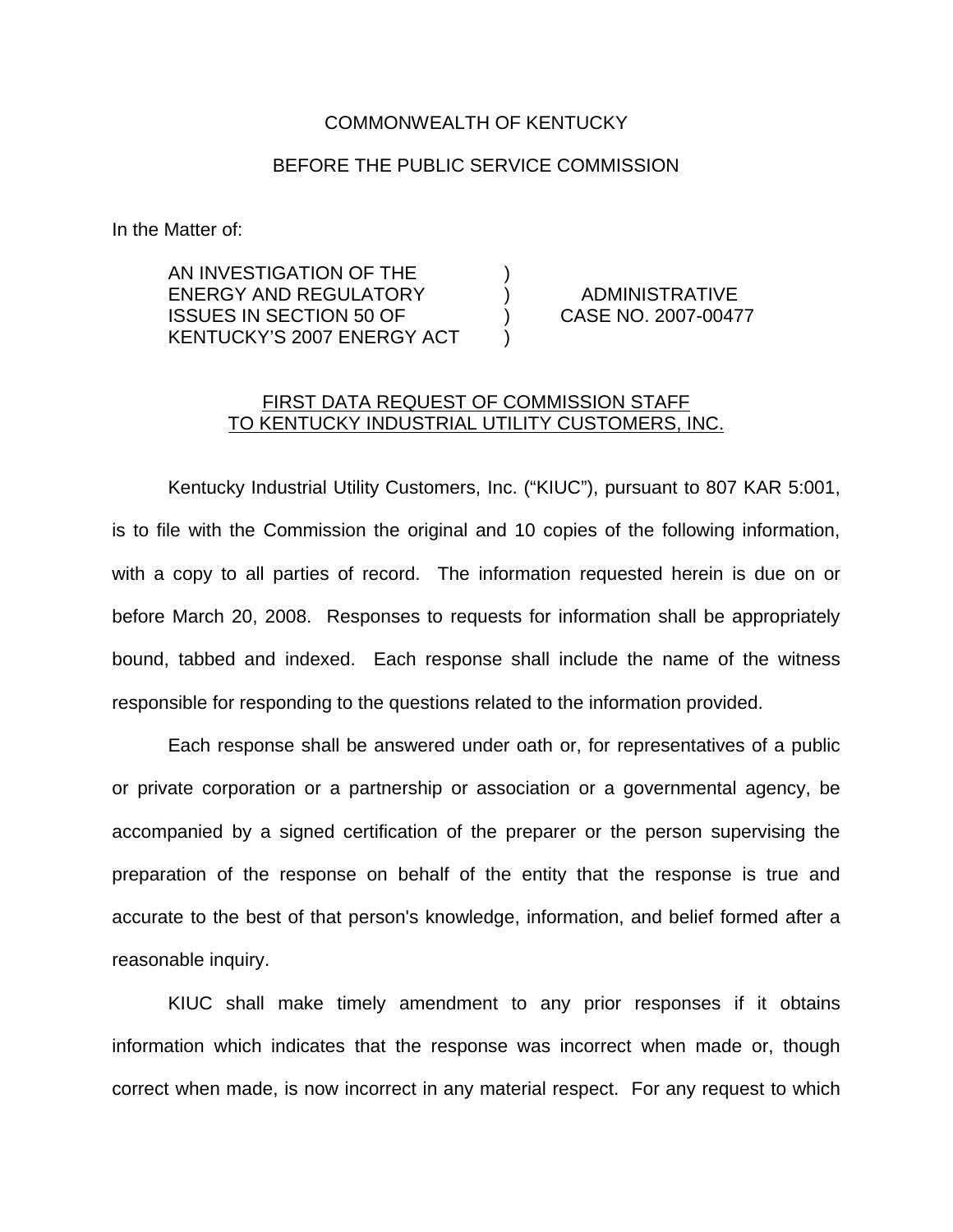KIUC fails or refuses to furnish all or part of the requested information, it shall provide a written explanation of the specific grounds for its failure to completely and precisely respond.

Careful attention shall be given to copied material to ensure that it is legible. When the requested information has been previously provided in this proceeding in the requested format, reference may be made to the specific location of that information in responding to this request.

1. Refer to the direct testimony of Kevin C. Higgins ("Higgins Testimony"), page 3, Item No. 2, lines 16-21. Is the reference to KIUC's continued support of the "opt-out" provision of KRS 278.190 actually a reference to Section 3 of KRS 278.285, which authorizes industrial customers to "opt-out" of demand-side management programs under certain conditions? If no, cite the pertinent section of KRS 278.190 which is being referenced.

2. KRS 278.285(3) states, "The commission shall allow individual industrial customers with energy intensive processes to implement cost-effective energy efficiency measures in lieu of measures approved as part of the utility's demand-side management programs if the alternative measures are not subsidized by other customer classes." Does KIUC believe that there should be any benchmark in terms of dollars spent or in terms of savings, dollars saved or energy saved, in order for industrial customers to qualify for the "opt-out" provision? Explain your response.

3. Refer to the Higgins Testimony, page 10, lines 19-22, which states that KIUC supports "encouragement of distributed generation through reasonably priced and